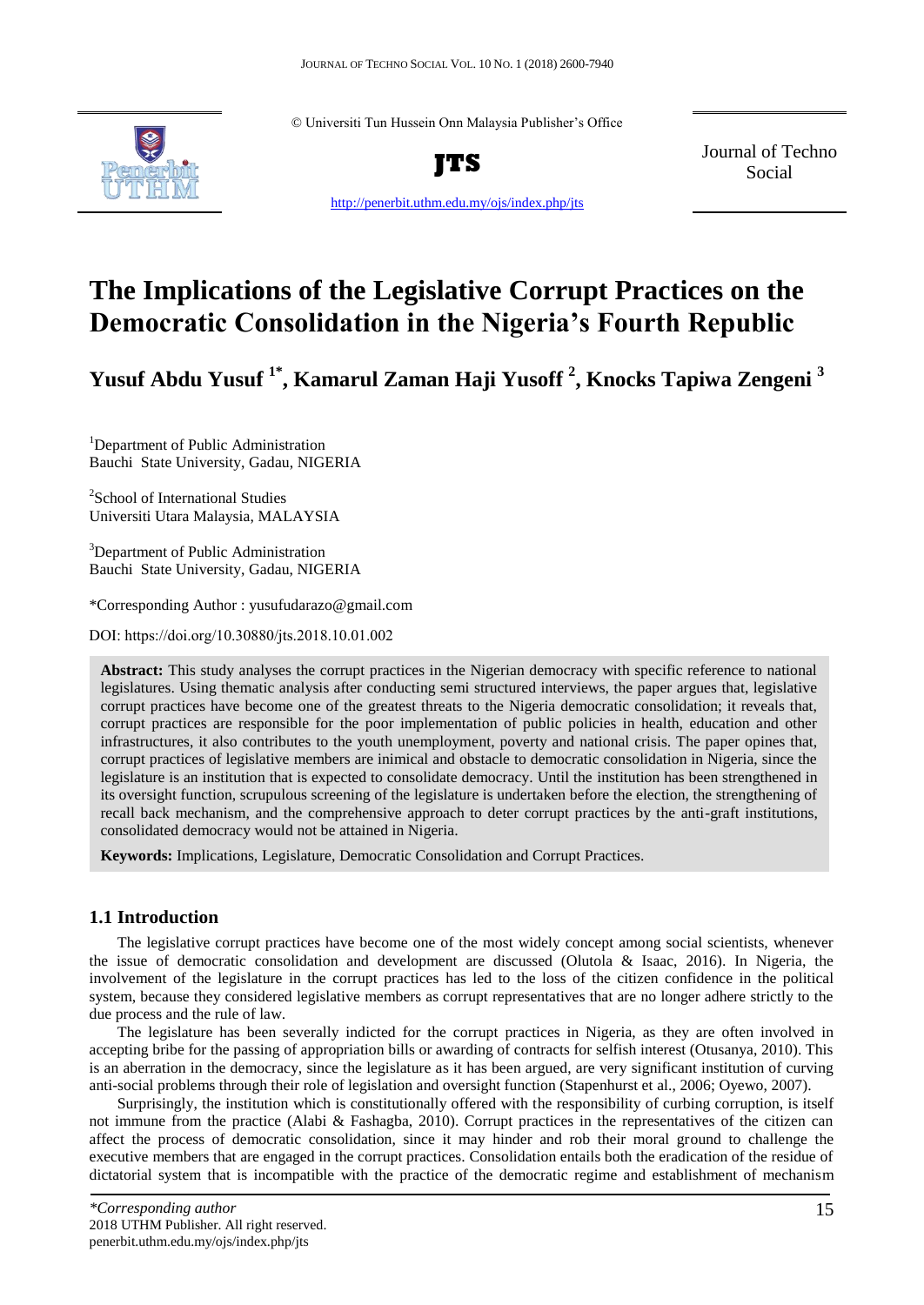which ensure accountability in the entire political system (Ahmed, 2011). What will actually promote democratic consolidation is when public and political office holders are regularly answerable and accountable to the citizens.

Corruption is a phenomenon that is complex, socially, politically and economically, it has widely affected all countries around the world. The history of corruption is a as old as the world itself, as the fact, that antiquated civil establishment have indirectly suggested a common "wrongness and debasement (Dike, 2005; Olutola, 2016; Banidele & Ayodele, 2016). Corruption can be said to facilitate a myriad of problems in many countries, and its effects are corrosive and inimical to the democratization process. It is one of the most important factors in reversing and impeding the democracy and economic development. Also, it has overwhelming effects on the basis of the democracy and its institutions; most especially the institution of the legislature, which plays the role of the lawmaking as well as the oversight functions that ensures checks and balance.

Several findings from the previous studies had evidently revealed the colossal evil and impact of corruption on democracy and economy in the form of less culture of accountability, excessive concentration of power in arms of government, lack of transparency, stealing public property, inefficiency, weak government structures and institutions, mismanagement of resources which usually emanated due to the failure from the part of politics and the democratic project and its consolidation.

Since the re-emergence of democracy in Nigeria in 1999, there have been a several feelings which are assumed to be mixed in any case, about the role of each arm of government in Nigeria (Stapenhurst, Jacob & Olaere, 2016). A plethora of writings, both in the newspaper and other literary outlets have demonstrated that the legislature is characterized by a number of conglomerations of attitudes, which may be considered to be both positive and negative (Ogundiya, 2010; Punch, 2012; Ekong, 2015 Okeke, & Idike, 2016). In case, this paper finds it very significant to study the implications of legislative corrupt practices on the democratic consolidation in Nigeria.

Existing studies in legislative corrupt practices in Nigeria are primarily not empirical, and fall short of studying the implications of its practices to democratic consolidation. Such studies include; (Stapenhurst, Johnston & Pelizzo, 2006; Otusanya, Lauwo, Ige, & Adelaja, 2015; Olutola & Isaac, 2016). Although, this study does not provide a holistic analysis of the corrupt practices, instead, it focuses on the negative side of legislative practice by studying its implications on democratic consolidation in Nigeria's fourth republic.

Corruption has contributed to the slow process of democratic consolidation in Nigeria, right from First Republic (1960-1966), the Second republic (1979-1983.). However, it was observed that from the previous republics to the present, the major threat to democracy is the attitudes of the legislature, and political actors, not complying with basic principles of the rules of the game (Nwosu, 1998; Ajayi, 2007). Unfortunately, even the military usually presents corruption as their justification for military intervention into politics, though, similar culture also had characterized the military rule in Nigeria. It is based on these that, this research engages in the study of the corrupt practices of the Nigerian legislature and its implications on the democratic consolidation, through interview with informants, a solution to the phenomenon is also suggested. Therefore, to clearly understand the corrupt practices of the legislature, questions were posed, first, what is the nature of corrupt practices in the Nigerian National Assembly? What are the implications of these corrupt practices on democratic consolidation in the Nigeria fourth republic? What are the best possible ways of tackling corrupt practice in the National Assembly? The paper has critically engaged in answering such questions.

## **1.2 Literature Review**

There is no universally accepted meaning or definition of corruption, several views had been put forward from different standpoints. What is generally agreed is that the concept has been associated with unwholesome practices in the society that is more often than not linked to political, economic and social problems. The concept is not easy to define, because it has ramification and facets. According to Pope (2006), Transparency International (TI) viewed corruption as misuses of entrusted power for private benefit. This definition can be regarded as narrow, as it only suggested corruption to occur in the public sector. Meanwhile, corruption transcendent to all most all the sectors of life.

According to Transparency International (2015) corruption can be categorized as pretty, grand as well as political, what determines it, is the quantity of cash lost or where the incident occurs. However, for the purpose of this paper, corruption can be considered as abuse of public office or trust for the benefit of oneself or group that ones pay allegiance. The benefits can be monetary, privileges or anything intangible. The people that are entrusted with public office are expected to be accountable to the public. Whenever corruption thrives most especially in the important institutions of government, it undermines the values of democracy. Corruption in governmental institutions led to that of an individual, thereby, making the whole system to be corrupt. Dukor (1990) has this to say,

''Hence, corruption has endemic, cancerous and oracular tendencies. It is endemic because it normally catches up with a people or community, it is cancerous because it spreads from one person to the other until it engulf the whole society. It is equally oracular in nature because once it spreads in a system, people tend to believe in it, just as people of ancient times believed in and worshipped oracles. In a corrupt society, people tend to think that, no one can be successful without being corrupt. Secondly, corruption can easily be located among the powerful. It is mostly privileged and powerful that can easily become corrupt.''. (Dakar, 1990: xi).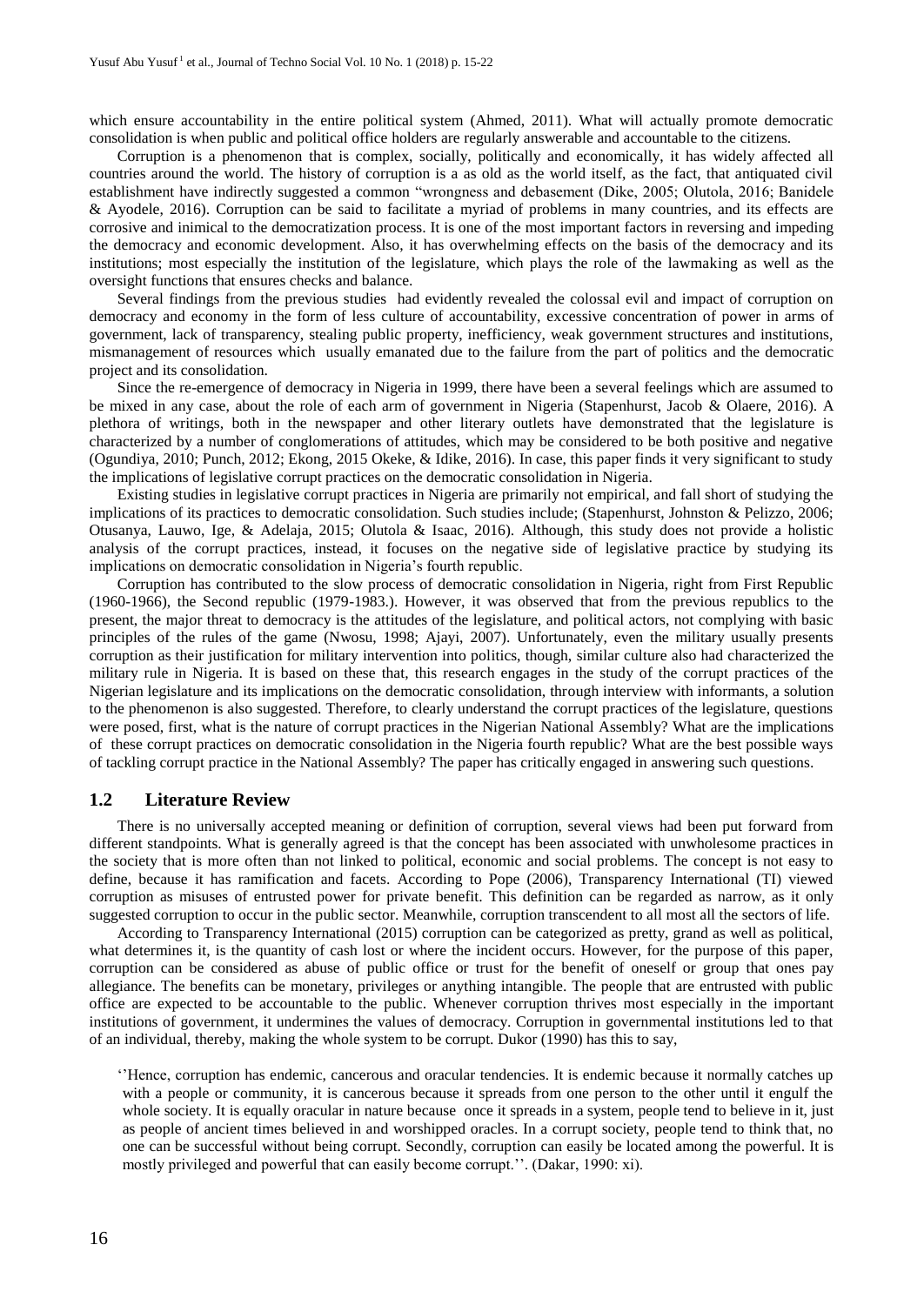Anderson & Tverdova (2003) and Warren (2004) have in separate works, observed that, serious act of corruption really undermines the credibility and legitimacy of government. It was generally agreed that, it is impossible to quantify the impact of corruption on undermining the democratic system by penetrating the highest as well as a basic level of public services (AAPPG, 2006; Otusanya, 2011).

The principle of democratic systems presumes that, government and its arms are accountable to their citizens. Therefore, political scientists have long postulated that political systems that failed to live up to these promises are likely be plagued by low levels of credibility and legitimacy (Anderson & Tverdova, 2003). It has been also argued that public officials are likely to be self-centred, thus, institutions of democracy should be structured to ensure that no public official has monopoly of control and power over resources; the power they do have, should be linked to the mechanism of accountability, and the rules under which they operate should be relatively clear and minimize opportunity for discretionary judgment (Gardiner & Lyman, 1978; Rose-Ackerman, 1999; Transparency International, 2001; Johnston, 2005).

Furthermore, from the existing literature, there is widespread consensus that, the rate of corrupt practices is higher in developing countries (Olken, 2007; Olken, 2009 & Pande, 2012). Though, similar problem can be found in a developed countries, as evidence shows that, there is an increase rampant corruption scandal in almost all the states in U.S (Facchini & Testa, 2016). There are a series of three corrupt practices investigation and conviction in California, which consequently tarnished the image of the Golden state, and in effect, it cost the democrat party three seats. The case generated a great deal of media attention. This has denied the party its super majority power in the senate (Diasorro & Hussey, 2016).

However, cases of high profile political actors resorting to corrupt practices can be found everywhere across the world (Garten, 2016). Corruption in Nigeria has been taken a center stage most especially with the returned of democracy in 1999, this is being witnessed in the period whereby, the Nigerians are expecting an unprecedented change in the political system and general life of the people. Some of the examples of the corrupt practices of the legislature in Nigeria include; the saga of petroleum subsidy with a former member of the Senate, Faruk Lawan and C.E.O of capital oil Otedola Femi. Similarly, the corruption case involving former speaker of the house of representative Dimeji Bonkole (Halilu, Garba & Abdulmumin, 2015; Uwak & Udofia, 2016).

It was also observed that, nepotism and corruption have become the order of the day in the legislative arm of the Nigerian government, to the extent that, the bill would be hardly passed by the legislature until the members of parliament have their hands greased. One of the implications of this phenomenon is that, debate on bill at whatever level can not be subject to scrutiny in the interest of electorates, who are actually the sources of that bill.

Furthermore, to contribute to the discourse of elite financial crime Otusanya, Lauwo and Adelaja (2015) have conducted a study with particular attention to the role of the legislature in corrupt practices in Nigeria. The paper argues that, a political system that embedded with discretion, monopoly and with low or no accountability, facilitated corruption. Their findings show that, it is the inability of the regulator to seriously sanction legislators found with corrupt practice, that actually provide a fertile ground for the corrupt practices in the Nigeria's democracy. In other words, the problem is the presence of regulatory bodies that are not sufficiently equipped to deal with financial crime of the legislature.

Otusanya (2011), posited that the democratic system in Nigeria is threatened by an unprecedented increase in corruption that has happened since the dictators of the past have left the arena. His paper argued that, corruption has seriously increased under democracy in Nigeria, and points to various factors that are responsible for the increase. The dispersion of power in the hands of many has improved the opportunity for corrupt practices.

Recently, Odisu (2016) has studied the crises of governance in the Nigerian legislature using qualitative analysis, he studied the performance of the parliament of both federal and state levels between 1999-2016, investigating the improvement in good governance in the country, the study identified corruption as main reason for the ineffectiveness of the Nigeria legislature. He recommended that it is imperative to reform the leadership recruitment process in the country, so that unblemished and patriotically Nigerians will be given the chance into politics to contest for parliamentary seats.

# **1.3 Research Methods**

The methodology employed in this paper is a qualitative approach via the telephonic interview technique of data collection. The advantage of this technique is that, it provides wide geographical access, most especially to those with closed access. Moreover, it consumes little time and resources, compare to a face to face interview (Opdennaker, 2006). The paper is largely interpretive and additionally, purposive sampling was adopted in recruiting the 7 respondents, who are staff of legislative institute and members of academia who are experts in legislative and corruption studies. This method is used because the interviewees are some of the relevant people to generate from them relevant information. Thereby, using secondary sources of data to support their responses. The interview data were subjected to the managing procedures by first organizing the data, the preliminary reading of database, coding, transcribing, thematic organization, representation and forming an interpretation of them as Creswell (2013) pointed out. This will enable the researcher present reliable and precise results.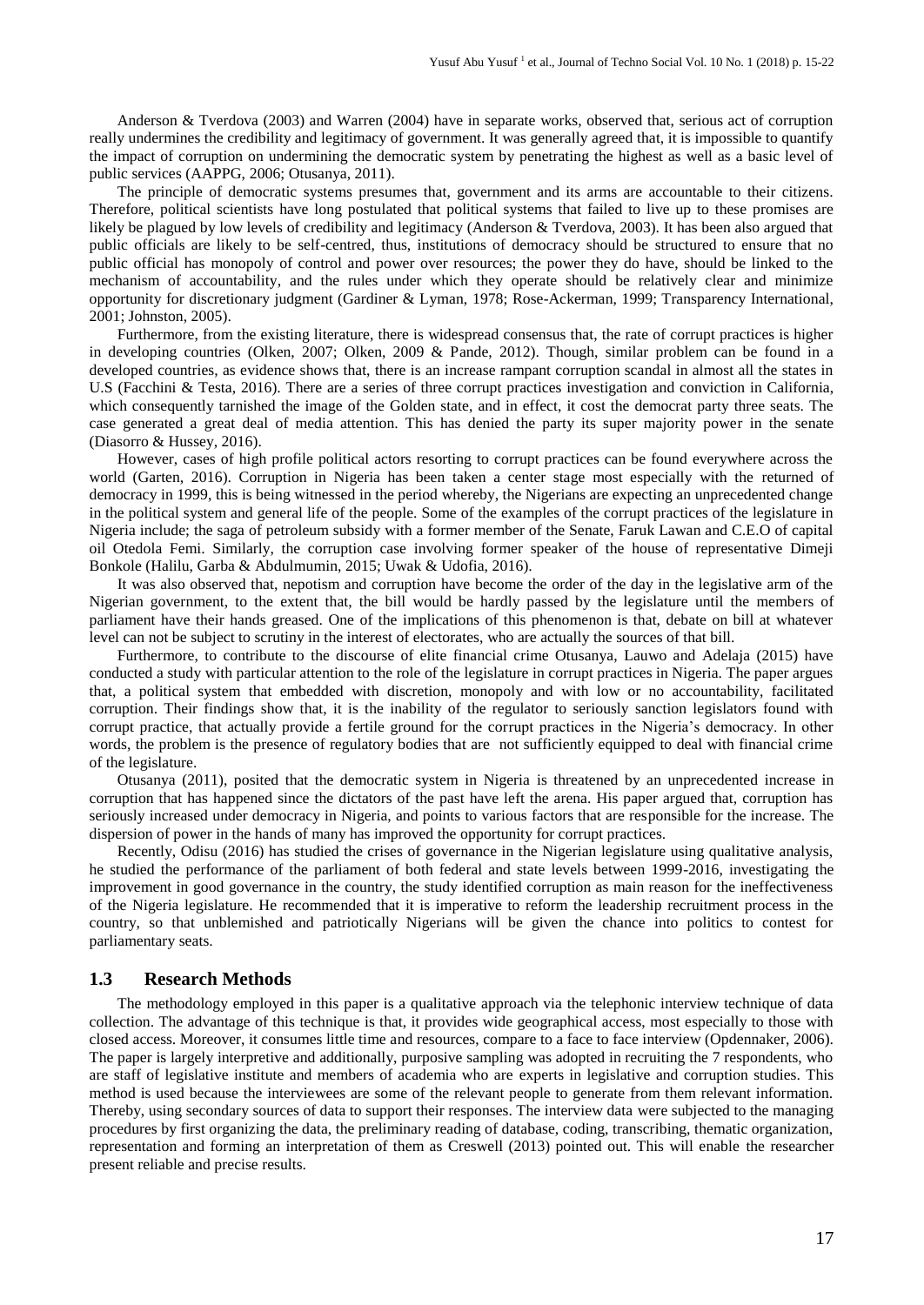# **1.4 Findings and Discussion**

Following the themes that emerged from the technique of analysis, the themes were categorized into further subthemes that were analyzed in relation to the original narration of respondents. Thus, this assisted to achieve stated objectives through the indepth opinion of the interviewees. The nature and implications of legislative corrupt practices to the democratic consolidation were analyzed.

#### *The Nature of Legislative Corrupt Practices in Nigeria*

The nature of corrupt practice in the legislative arm manifests itself in many ways, the most recent one is the issue of padding the 2016 budget proposal, by incorporating things that are outside legal framework or what had been submitted by the president for appropriation. This has been reiterated by most of the respondents, while others, specifically 1st, 2nd, and 7th interviewees emphasized that, the nature of legislative corrupt practices is both administrative and political, which includes, among other things; constituency project scams and inside dealings with the executive branch, as way and manner in which legislature indulges in corrupt practices. Moreover, some are of the view that, Politics in Nigeria are pursued as a zero sum game and it is considered an avenue for self-enrichment rather than service to the people, this made some legislators to involve themselves in a financial crime as disclosed by one of the respondents;

Records have indicated that, most of the corrupt practices were those of financial bribery and scandals involving either the NASS leadership, and the various committee members. There are allegations several cases of financial misconduct against some senators in the fourth republic. For example, in July 2000, an investigative panel found evidence of inflated procurement contracts in the National Assembly, some unregistered companies were contracts in which legislators had a financial interest. This led to the impeachment of the senate president in the year, 2000 (Interviewee, 3).

Similarly, this has been confirmed by Abraham (2016) where the Senate leadership was found guilty of inflated figures by the ad hoc committee of investigation as he was indicted by the Accountant General's audit report, Chuba Okadigbo was recommended by the committee to resign, his refusal to accept the committee recommendation caused his removal from the position of senate president. The above committee was led by Senator Idris Kuta, and the series of allegation was on the street light project, furnishing and install and commission of 100 KVA set in the senate president residence. Furthermore, the same Interviewee lamented that, the legislature is characterized by numerous forms of corrupt practices, as he observed;

The National Electric Power Authority 16 billion Naira allegations against the committee members set up to investigate, the matter ended being corrupt in the year 2007. Another financial corrupt practice is the 2012 fuel subsidy regime allegation, level against legislative committees, following the removal of subsidy on oil. The repercussions were industrial strike actions among other reactions in the country. The committee discovered about 18 oil companies that were not registered but collected subsidy on fuel illegally from the federal government. A legislative committee set up to investigate the scandals ended with fruitless results of even receiving bribes (Interviewee 3).

This is supported by the findings of Adeoson (2014) about the issue of oil subsidy that rocked the NASS. These scandals from the strong institution of democracy had demonstrated the level and the nature of corrupt practices of the legislature in Nigeria's fourth republic. Moreover, as the 3rd and 7th interviewees observed, the legislators usually connive with the head of the agencies and ministries to perpetrate corruption, that is why one respondent has the following words to say;

The minister of education in March 2005, was eliminated for allegedly bribing the National Assembly to secure more funds for the ministry. A senate president resigned due to allegations of financial bribery. The senate committee on Health also was enmeshed in two different financial scandals (interviewee 3).

In a study conducted by Abraham, (2016) he rightly observed that, Adolphus Wabara who was the Senate leader in 2003-2005 and was caught with another Senator in a web of bribe with the federal minister in a budget scandal. The most unfortunate is that, all of the respondents concurred that, The anti-graft agencies were jeopardized in combating corruption, especially at the legislature in the last sixteen years. In fact, the 3rd respondent is of the view that the antigraft agencies themselves sometime aid corruption. In a like manner, Onuigbo (2015) observed that, the creation of Economic and Financial Crimes Commission (EFCC), Independent Corrupt Practices and other related Commission (ICPC), as well as the Code of Conduct Bureau and its tribunal, though, has registered little success, but they have gone after the tail of the monster of corruption rather than its heads. Moreover, Otusanya, at, el., (2015) find out that, one of the implications of an elite financial crime is the inability of the regulators to effectively apprehend the legislators in corrupt practices, because the present regulatory institutional apparatus are not well equipped in dealing with financial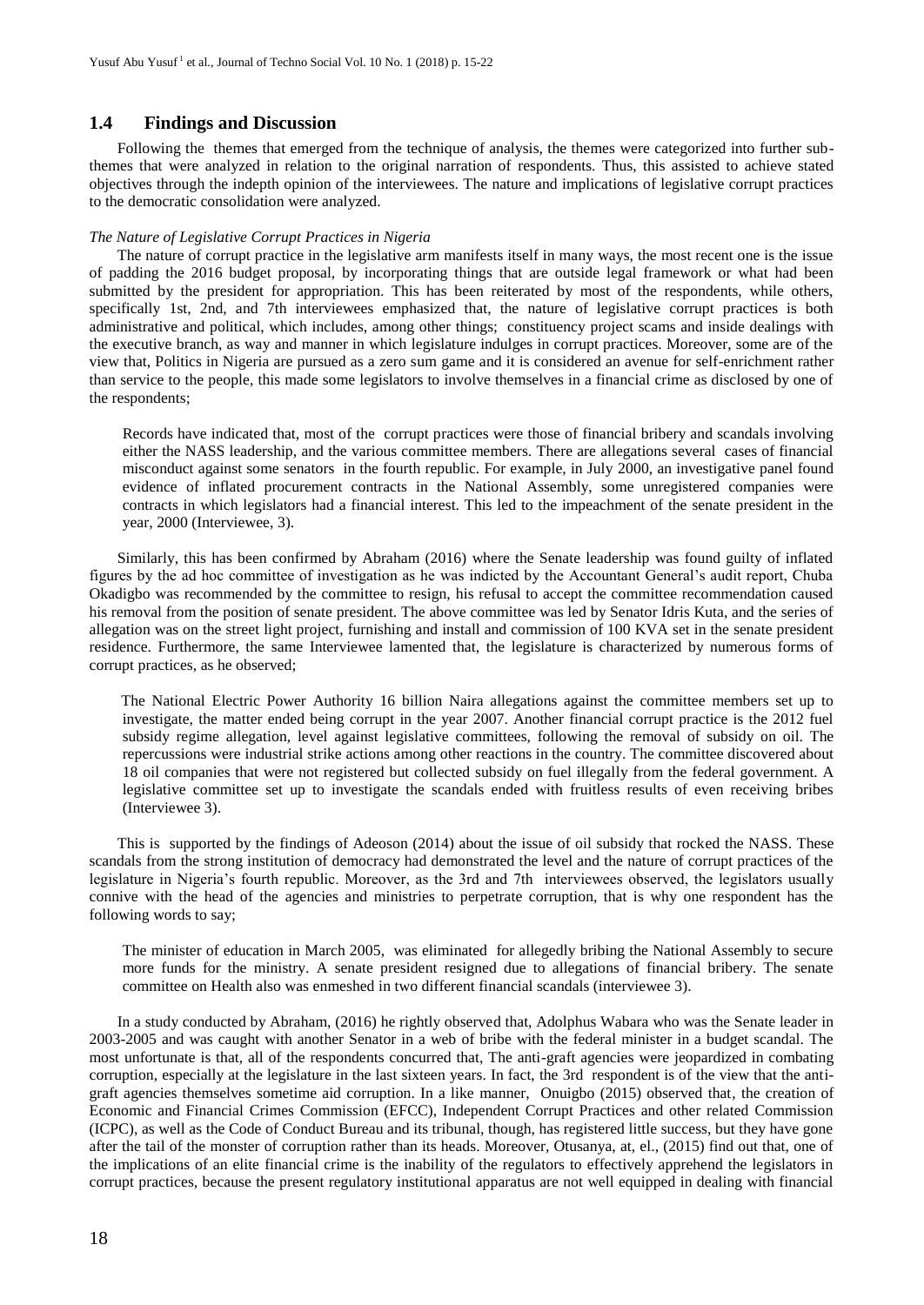crime of the legislature. This clearly shows that, anti-graft agencies do not give much attention to most of the corrupt practice happening in the National Assembly (NASS).

Furthermore, there are several factors that account for the corrupt practices in the legislature, the 1st, 2nd, 4th, 5th and 6th respondents agreed that, factors responsible for corrupt practices in Nigerian legislatures are so enormous: despite the jomboo salary and allowances offers to them from federal government, the executive use to give them bribe to facilitates their self-centric mission in government, the 55 million naira bribe from former Minister of education, in person of Professor Fabian Osuji to the senate and House of representative committee on education, is a classical illustration, this led to the removal of senate President Adolplus Nwabara and other key principal officers like Senator Jonathan Zangina and Member Dr. Shehu Matazu from their position as the chairmen of committees on education in their respective houses. Moreover, Otusanya, at, el., (2015) argued that, political institutions embedded structurally with discretion and monopoly and with little or no accountability helped in financial corrupt practices in the legislature.

Similarly, Banjo (2013) proved in his analysis that, the senate of national assembly that started from 1999 to 2007 were actually involved in a financial scandal as well as a crisis in leadership, and this, demonstrated characteristic of the legislature in corrupt practices. Therefore, the nature of Nigerian legislative corrupt practices, as demonstrated by the current findings and supported by the previous research can be considered both political, administrative, and financial. These have implications for democracy and the entire political system.

#### *The Implications corrupt practices to the Democratic Consolidation*

Previous studies have supported the view of all respondents, that corruption most especially by a particular institution of government is inimical to democracy and its consolidation (Ogundiya, 2010; Otusanya, Lauwo, Ige, & Adelaja, 2015; Olutola & Isaac, 2016). Constitutional democracy depends on its institutions for its sustenance. One of the respondents reiterated that;

The legislature is the public watchdog over public office and public office holders, and if the legislature is corrupt, then democracy is in danger (Interviewee 4).

Similarly, some informants lamented that, Corruption is a serious hurdle to the consolidation of the Nigerian`s democracy, hence corrupt practices has led to poor implementation of public policies in education, health and other infrastructure. It also led to youth unemployment, poverty and national crises. Corruption has gone deep into the political process in the country. Many of the respondents conceived legislative corrupt practices as an obstacle to the democratic consolidation, because, the lawmakers cannot make good laws for the protection of the entire citizens, and the executive would use ill-gotten money from contractors, such as kickback or extortion to compromise the standard for doing good and effective capital projects to the public. While the private sector can go contrary to efficiency and efficacy in service delivery, because they have a back up from those who are in government. In fact, corruption has hindered the development and economic growth to thrive in Nigeria. Suffice to illustrate an example with the issue of electricity in the country, where huge amount money was spent, but still the country is in unstable power supply

Furthermore, respondent 7th described the corrupt practices of the legislature as a serious impediment to democracy, because the legislature is one of its strongest pillars, with such kind of practice in the institution of democracy, then of course, the future of democracy has been blocked, therefore corruption is inimical to the actual practice of democracy, most especially a fledgeling one like that of Nigeria. It was previously observed in separate works by Oko (2008) and Adeoson (2014) that, nothing retarded democracy more than corruption and mention some of corruption scandals in the Nigerian national assembly. This is, perhaps, because corruption involving and perpetrating by policy makers is very difficult to fight, and it constituted a great challenge to democratic consolidation (Adeoso, 2014). Consolidating democracy requires the contribution and active role of the legislature, since, one of the democratic institution that is highly assumed to improve democracy is the legislature (Izah, 2013). Looking at these anomalies in the Nigerian legislature, then democratic consolidation has been call to a question. It is only when a legislature observed the principle of rule of law and due process, democracy will thrive.

### *A Panacia to Corrupt practices in the Nigerian Legislature*

It was observed by some respondents that, lack of sound and effective measures from anti-graft institutions, legal services and judiciary system are all the rudiments that makes corrupt practices to become highly persistent in the legislature. Therefore, there is a need for a comprehensive approach to curtail it from all levels most especially legislature. One of the respondents suggested that;

The is a need for a holistic approach from the anti-graft agencies, and the application of laws and the extant regulations for all citizens in line with the principle of rule of law, so as to prosecute whoever indicted among the members of the national assembly, without fear or favor. In fact, there are sacred cows as former president Obasanjo said, let each members ranging from the principle officers to flow members be prosecuted and punish in accordance with the extant regulation. For instance, when Salisu Buhari was indicted with falsification of age and fake certificate, let him be jailed for 7years as prescribed for fake certificate holders not just to pardon him alone,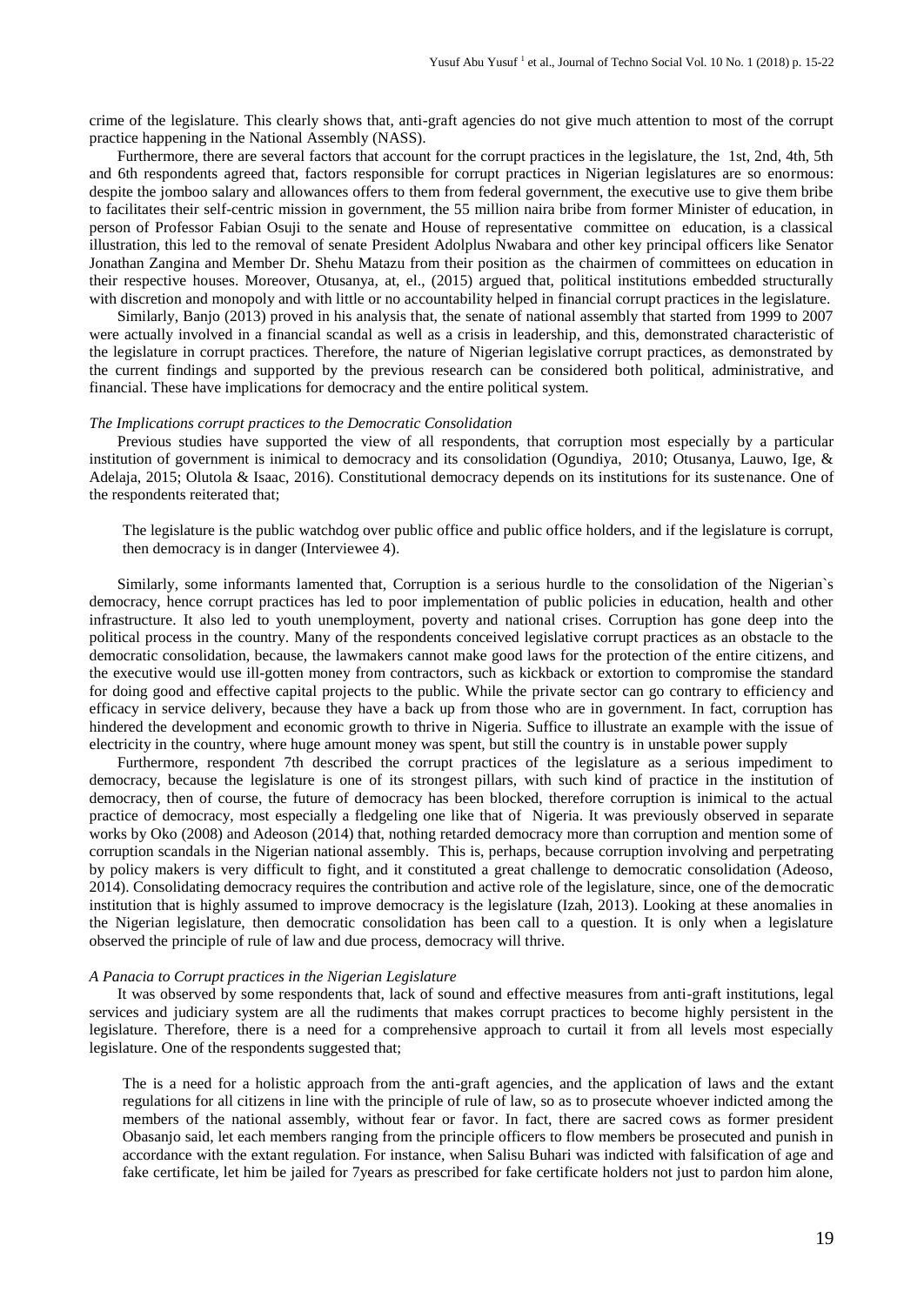so as to serve as a lesson to the entire members and the general public. This is what we called leadership by example within the context of governance. (Interviewee 1).

Both respondents 1st, 2nd, 3rd, 4th, 5th and 7th have concurred that there is a need for the electorates to choose the right people to represent them, similarly, anti graft agencies needs to be strengthened.

Electorates should vote for the responsible people into office and institutions should be put in place that can fight corruption. Immunity should also be removed. Accused persons should be arrested where ever they are found (Interviewee 4).

Other respondents have also expressed their concerned over corrupt practices in the legislature and suggested that there is a need for credible leadership in both two chambers, of the National Assembly, empowerment of the judiciary and security agencies to trial as well as apprehend any member that disorder the statutory provision of the constitution. Furthermore, they suggested that, regular assessment of legislature's performance by the political parties, constituencies and the national assembly commission will reduce the practice. Similarly, the Independent National Electoral Commission (INEC) should conduct a scrupulous screening of candidates before elections. It should discourage the use of money to persuade support for any candidate by the electoral commission, and the commission should also for the matter of urgency redevelop its mechanism of recalling back any member of the legislature that is under performing and corrupt. This also requires an enlightenment to the Nigerian people, as many are not literate enough to employ recalling back principle. In a similar vein, the legislature need to be strengthened to perform its oversight function effectively through the insistence of transparency and the rule of law in the national assembly.

# **1.5 Conclusion**

Within the Islamic perspectives of spirituality and religion, the Jeedo share similarity with examples like suluk and Pondok among others. The Jeedo shares similarity to other systems religious engagement in the religious and spiritual engagement of elderly people. Similar to "Suluk" which literally means take a path or road, the Jeedo in relation to the religion of Islam and Sufism, also means the path of spirituality through diligence. This creates a feeling of being on right path leading to a perfect relationship with Allah, in form of Recourse (bersuluk). However, while the suluk includes a lifelong discipline in abiding by the Shari'a and esoteric Islamic explanations of nature and the way things occur, the Jeedo steps ahead as preparation for death.

Like the word "salik" which comes from the terminology of the Qur'an, Fasluki , meaning Someone who took the road, usually associated with Sufism, the word Jeedo comes from the literal perception of the works of Sayyida Maryam (AS) based on her zeal and commitment to duty in the Mosque and the service of Allah. This made the Jeedo adherents similar to the a salik as someone who undergoes a spiritual discipline to cleanse and purify the soul. Again, the motive is similar, since for the Jeedo also the goal is to pave the way for death in faith "iman" . Therefore, the totality of the Jeedo practice means to constantly keep the parts of the body and the heart occupied in the obedience of Allah Most High. These include all the activities and duties of the congregation and the core 70, in addition to the wider Jeedo network.

Another practice is referred to as the Pondok system which shares similarity also in the aspect of spirituality and a platform for devotion. Similar to the Jeedo, with regard to education, the 'Pondok' originated mainly as` Religious schools among the Malay ethnic group. (Khoo, 1991). Similarly, the account of nana Asama'u indicates educational services by elderly women as the origin of the Jeedo from the caliphate both were therefore, inspired by the spread of Islam.

Similar to the Pondok, the Jeedo as well provides a bases for Islamic Education, and means for spending old age in spiritual devotion. It is similarly a way to seek for continual religious education. In addition, both systems regard, Spiritual well-being of the elderly as the main goal. (Sufian and Mohamad, 2013).

# **References**

AAPPG (2006), "The other side of the coin: the UK and corruption in Africa", A Report by the Africa All Party Parliamentary Group.

Abraham, O. L. (2016) The Politics of Leadership Instability in Nigeria's Senate, 1999-2011. International Journal of Politics and Good Governance, Volume VII, No. 7.1

Adeosun, A. B. (2014). Democracy And Democratic Consolidation In Nigerian Fourth Republic: Issues and Challenges. Journal of Humanities and Social Science (IOSR-JHSS) Vol, 19, 05-10.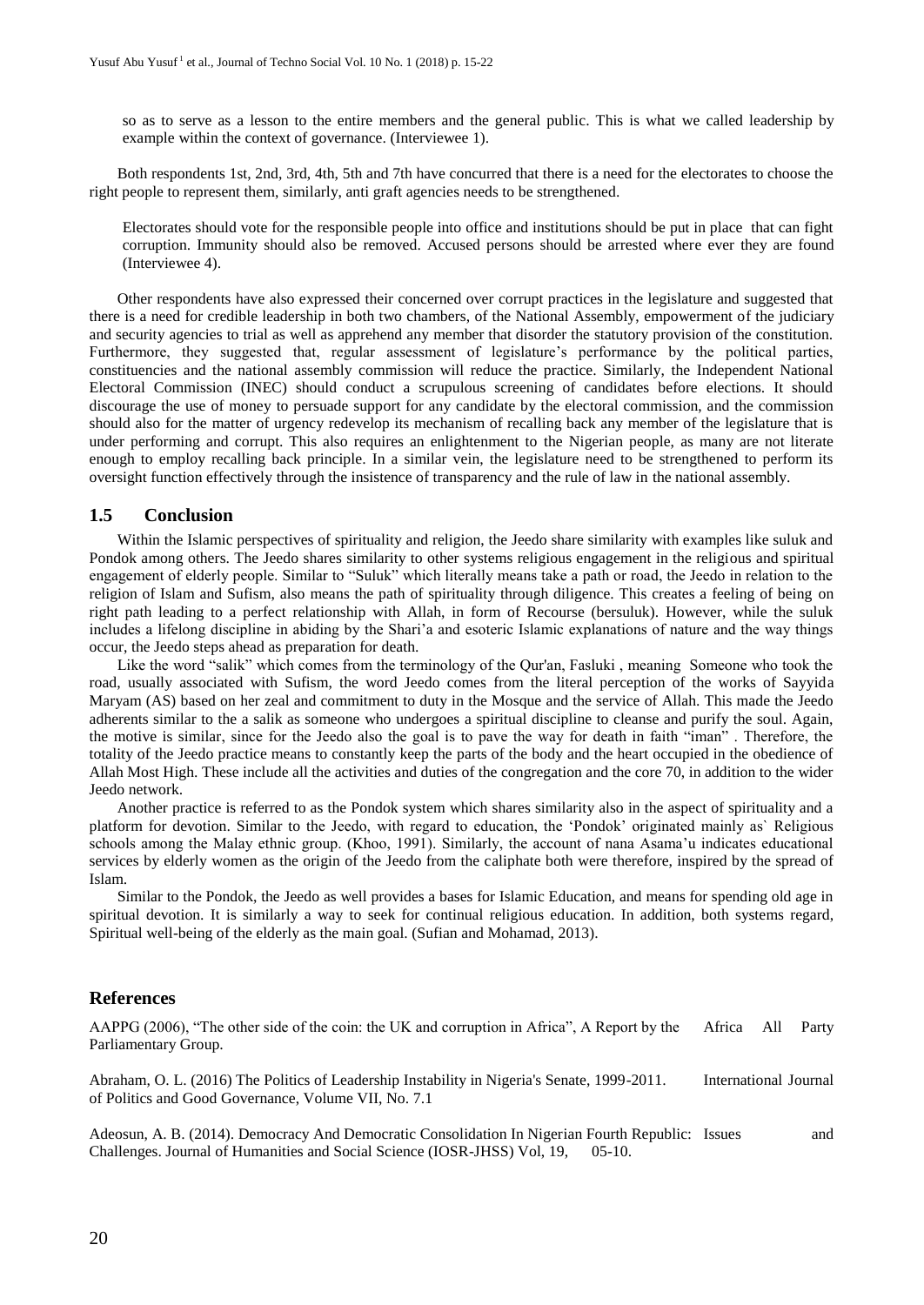Ahmed, N. (2011). Parliament and Democratic Consolidation in Bangladesh. Australasian Parliamentary Review, 26(2), 53-68.

Alabi, M.O.A. and Fashagba, J.Y. (2010), "The legislature and anti-corruption crusade under the fourth republic of Nigeria: constitutional imperatives and practical realities", International Journal of Politics and Good Governance, Vol. 1 No. 1, pp. 1-39

Anderson, C.J. & Tverdova, Y.V. (2003), "Corruption, political allegiance, and attitudes toward government in contemporary democracies", American Journal of Political Science, Vol. 47 No. 1, pp. 91-109.

Bamidele, O., Olaniyan, A. O., & Ayodele, B. (2016). Culture, Corruption, and Anticorruption Struggles in Nigeria. Journal of Developing Societies, 32(2), 103-129.

Banjo, A. 2013. "Leadership Crisis in the Parliament of Nigeria: The Case of the Senate in the Fourth Republic." Journal of African Studies and Development, 5(6): 135-144

Barkan, J. D. (2008). Progress and retreat in Africa: Legislatures on the rise? Business and Social Sciences, 1998, vol. 5, 31–49.

Creswell, J. W. (2013). Research design: Qualitative, quantitative, and mixed methods approaches. Sage publications.

Dike, V. E. (2005). Corruption in Nigeria: A new paradigm for effective control. Africa economic analysis, 24(08), 1- 22.

DisSarro, B., & Hussey, W. (2016). California's 2014-15 Budget: Political Corruption Distracts the State. California Journal of Politics and Policy, 8(1).

Dukor, M. (1990). Corruption and Social Action in Nigeria. In Philosophy and Social Actio: Philosophy, Science, and Society vol. 16, No.2

Ejere, E. S. I. (2004): "Democracy, Human Rights, Rule. Nigerian Journal of Political Science.

Ekong, C. N. (2015). Corruption in Nigeria: An Attempt at Modeling Eradication Strategies.

Emmanuel, N., & Emmanuel, C. N. (2015). Examining the Challenges of Democratic Consolidation in Nigeria: The Way Forward.

Fagbadebo, O., & Francis, S. (2016) Power Relations among Institutions of Government In Nigeria's Presidential System: Issues and Contentions. Journal of Democracy, 19 (Number2), 124-137.

Gardiner, J.A. and Lyman, T.R. (1978), Decisions for Sale: Corruption and Reform in Land-Use and Building Regulation, Praeger, New York, NY.

Garten, M. (2016). The Role of Legislative Powers for Executive Corruption.

Halilu, B. I., Garba, A. B., & Abdulmumin, A.(2015). Media Coverage of Corruption in Nigeria: An Analysis of the Sun and New Nigerian Newspapers. Nigeria, 1999-2007", International Journal of Critical Accounting, Vol. 4 No. 3, pp. 300-335.

Izah, P. P., & Bello, A. (2013). Legislative oversight and democracy in developing countries. Paper for ECOWAS-P on Security Challenges and Political Instability in West Africa held in Dakar-Senegal from 29th-31st October.

Johnston, M. (2005), Syndromes of Corruption: Wealth, Power, and Democracy, Cambridge University Press, Cambridge.

Nwosu, N. I. (1998). The military and constitutional engineering in Nigeria. Ilorin Journal of

Odisu, T. A. (2016). The Nigerian legislature and the crisis of governance. Scientific Journal of Review, 5(9), 453-457.